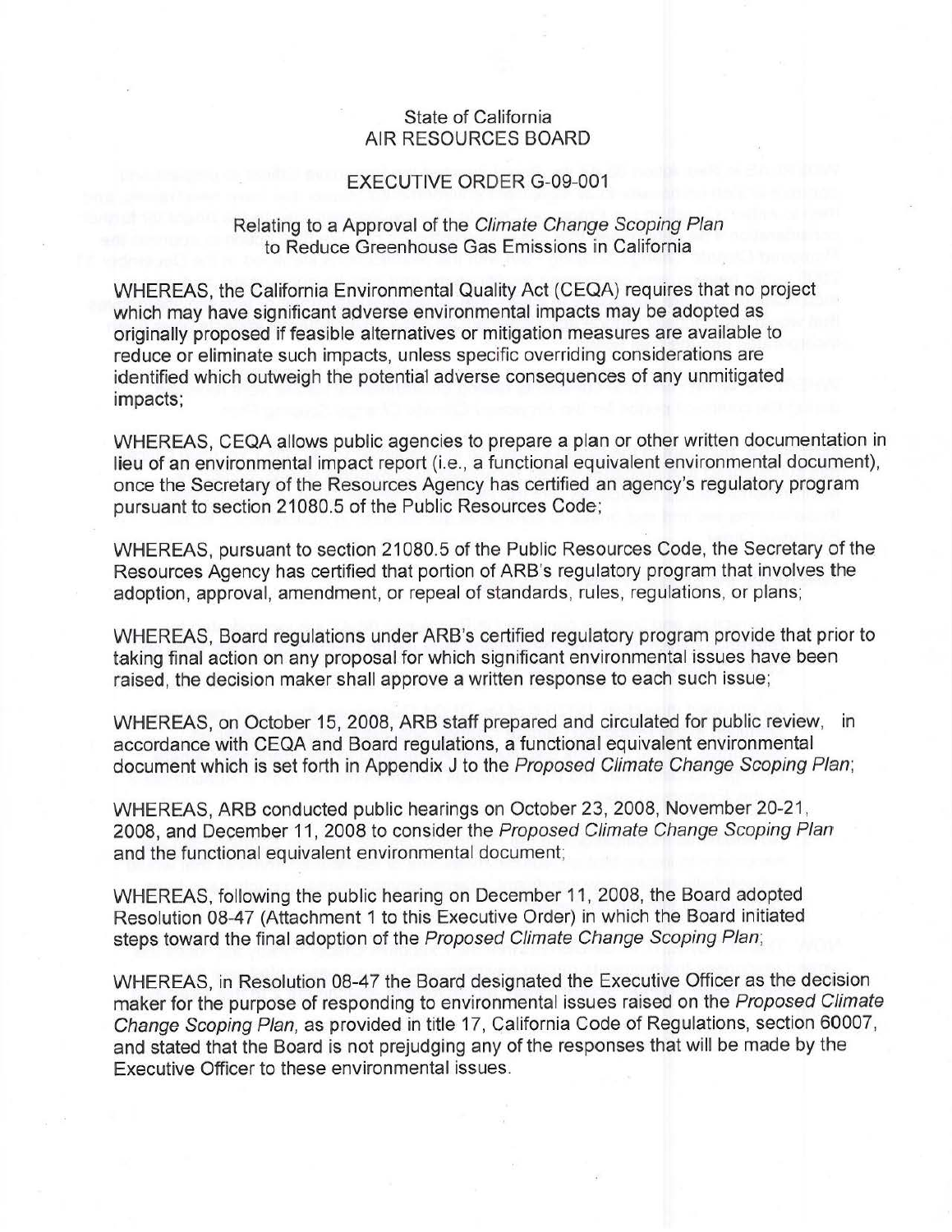WHEREAS in Resolution 08-47 the Board directed the Executive Officer to prepare and approve written responses to all significant environmental issues that have been raised, and then to either: (1) return the Proposed Climate Change Scoping Plan to the Board for further consideration if he determines that this is warranted, or (2) take final action to approve the Proposed Climate Change Scoping Plan with the modifications identified at the December 11, 2008 public hearing, any conforming modifications that may be appropriate, and any modifications that are necessary to insure that all feasible measures or feasible alternatives that would substantially reduce any significant adverse environmental impacts have been incorporated into the final action.

WHEREAS, written and oral comments raising environmental issues were received during the comment period for the Proposed Climate Change Scoping Plan;

WHEREAS, pursuant to the Board's direction in Resolution 08-47, the Executive Officer has summarized and prepared written responses to comments raising significant environmental issues associated with the Proposed Climate Change Scoping Plan; these summaries and responses to comments are set forth in Attachment 2 to this Executive Order,

WHEREAS, the Executive Officer finds that:

- 1. The recitals and findings contained in Resolution 08-47 are incorporated by reference herein, including the findings pursuant to CEQA that are set forth on pages 5 and 6 of Resolution 08-47;
- 2. As provided in section 15126.6 of the CEQA Guidelines, the mix of measures identified in the Proposed Climate Change Scoping Plan is the preferred alternative, for the reasons discussed in Appendix J to the Proposed Climate Change Scoping Plan and the responses to comments set forth in Attachment 2 to this Executive Order;
- 3. No additional modifications to the Proposed Climate Change Scoping Plan are necessary to insure that all feasible measures or feasible alternatives that would substantially reduce any significant adverse environmental impacts have been incorporated into the final action;

NOW, THEREFORE, IT IS ORDERED that the Executive Officer hereby approves the written responses to comments raising environmental issues associated with the Proposed Climate Change Scoping Plan, as set forth in Attachment 2 to this Executive Order.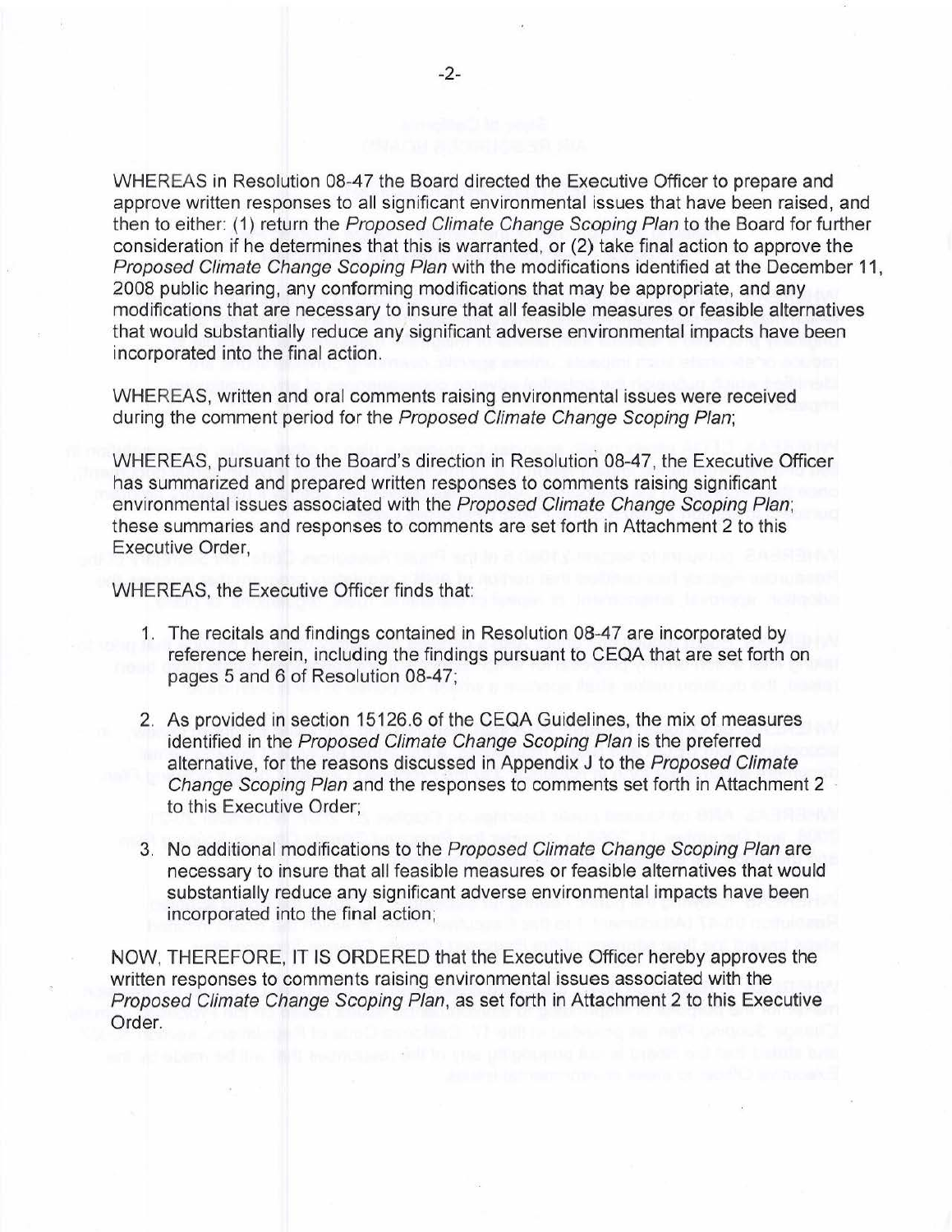IT IS FURTHER ORDERED that the Executive Officer hereby approves the functional equivalent environmental document prepared for the Proposed Climate Change Scoping Plan, as set forth in Appendix J to Plan.

IT IS FURTHER ORDERED that the Climate Change Scoping Plan, as modified by the Executive Officer pursuant to the Board's direction in Resolution 08-47, is hereby approved as set forth in Attachment 3 to this Executive Order.

Executed this  $\frac{74}{4}$  day of  $\frac{MAY}{4}$ , 2009, at Sacramento, California.

James N. Goldstene xecutive Officer

**Attachments** 



Resources Agency of California